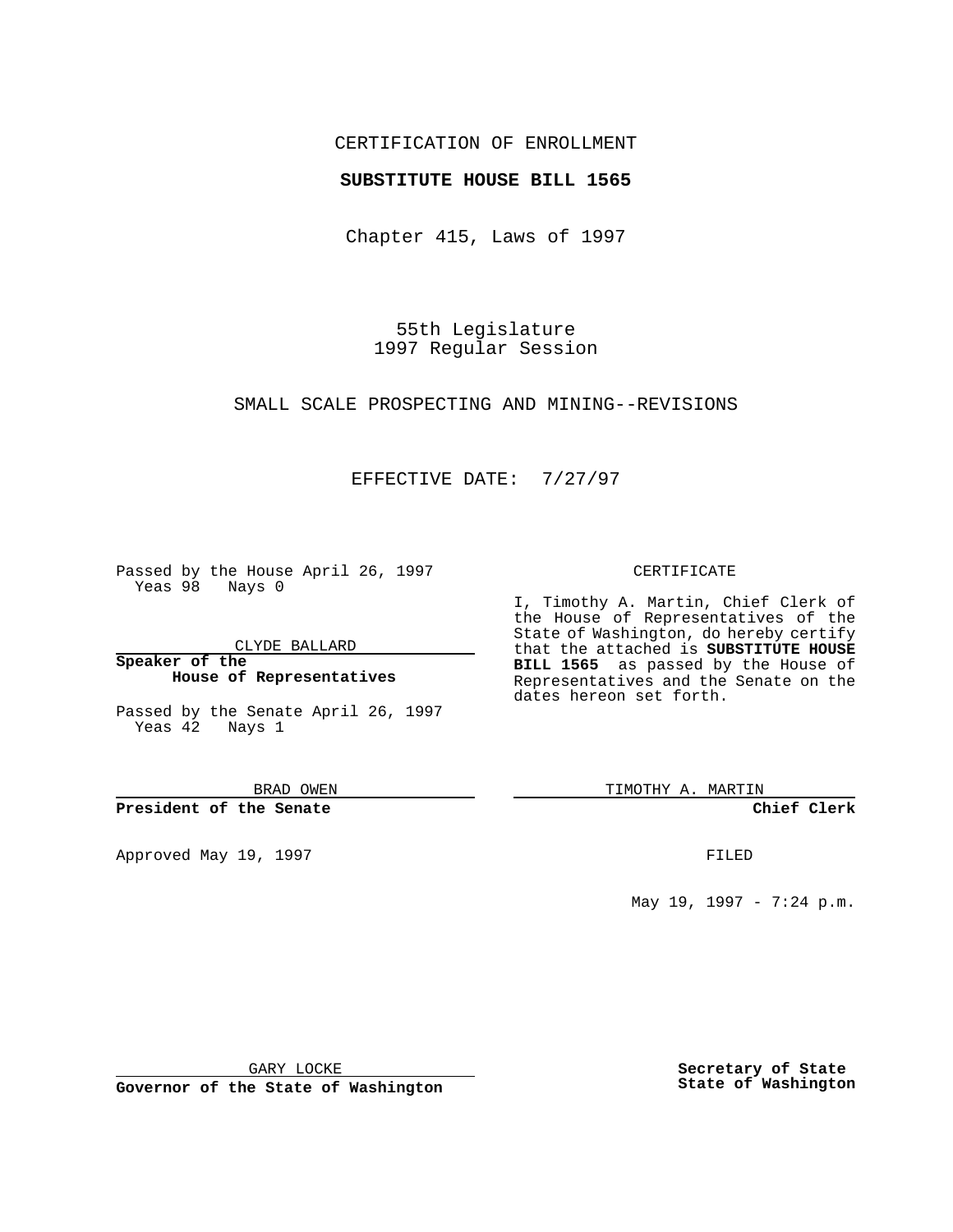# **SUBSTITUTE HOUSE BILL 1565** \_\_\_\_\_\_\_\_\_\_\_\_\_\_\_\_\_\_\_\_\_\_\_\_\_\_\_\_\_\_\_\_\_\_\_\_\_\_\_\_\_\_\_\_\_\_\_

\_\_\_\_\_\_\_\_\_\_\_\_\_\_\_\_\_\_\_\_\_\_\_\_\_\_\_\_\_\_\_\_\_\_\_\_\_\_\_\_\_\_\_\_\_\_\_

Passed Legislature - 1997 Regular Session

AS RECOMMENDED BY THE CONFERENCE COMMITTEE

**State of Washington 55th Legislature 1997 Regular Session**

**By** House Committee on Natural Resources (originally sponsored by Representatives Mielke, Pennington, Carrell, Mulliken, Thompson and Cairnes)

Read first time 03/05/97.

 AN ACT Relating to small scale prospecting and mining; adding a new section to chapter 75.20 RCW; and creating a new section.

BE IT ENACTED BY THE LEGISLATURE OF THE STATE OF WASHINGTON:

 NEW SECTION. **Sec. 1.** The legislature finds that small scale prospecting and mining: (1) Is an important part of the heritage of the state; (2) provides economic benefits to the state; and (3) can be conducted in a manner that is beneficial to fish habitat and fish propagation. Now, therefore, the legislature declares that small scale prospecting and mining shall be regulated in the least burdensome manner that is consistent with the state's fish management objectives and the federal endangered species act.

 NEW SECTION. **Sec. 2.** A new section is added to chapter 75.20 RCW to read as follows:

 (1) Small scale prospecting and mining shall not require written approval under this chapter if the prospecting is conducted in accordance with provisions established by the department.

 (2) By December 31, 1998, the department shall adopt rules applicable to small scale prospecting and mining activities subject to